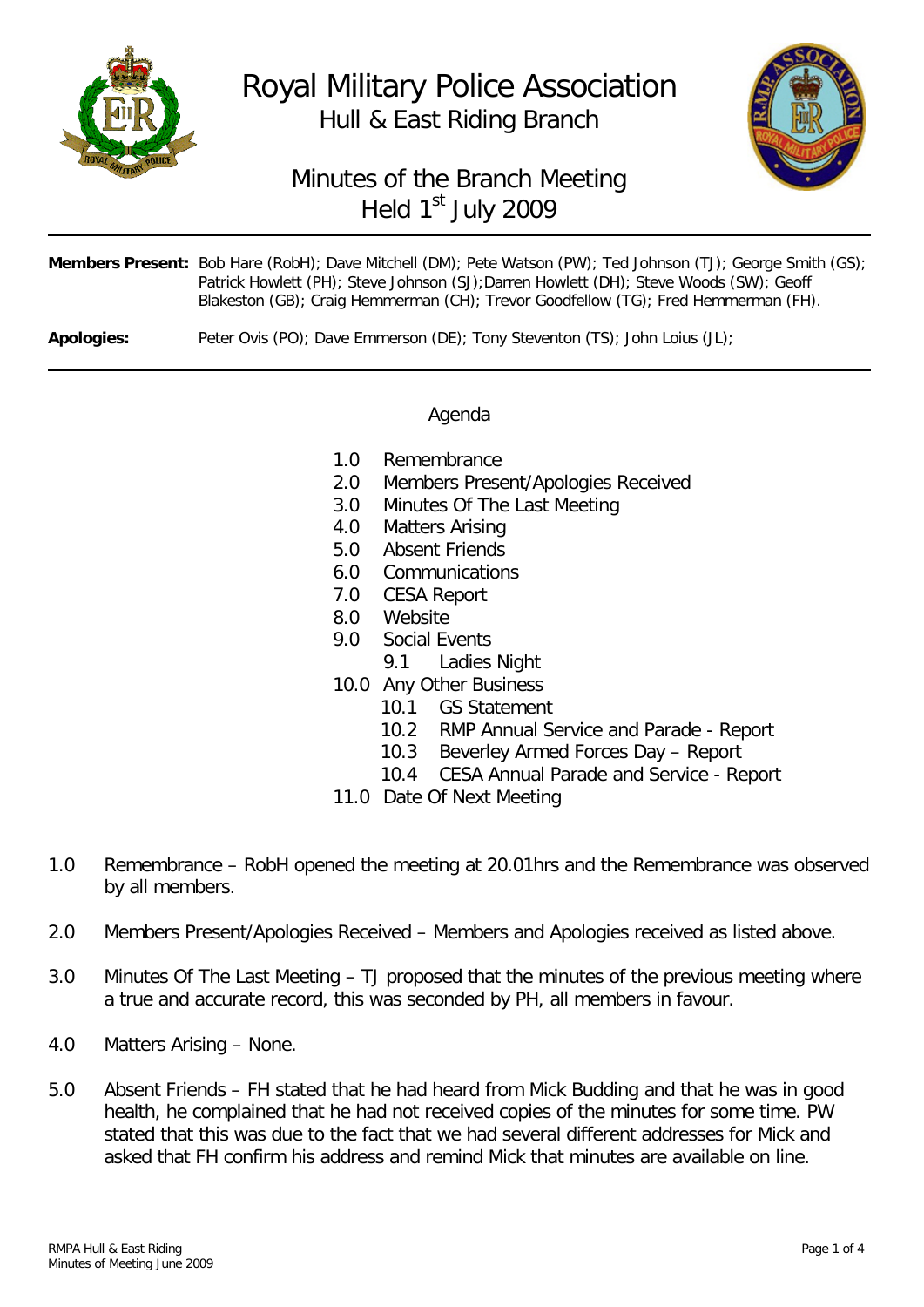- 6.0 Communications GS stated that he had received the following communications:
	- 6.1 Annual Garden Party for War Pensioners' is to be held at Buckingham Palace on the 22<sup>nd</sup> July 2009 in the presence of Her Majesty Queen Elizabeth II, any members who meet the criteria who would like to attend this event should contact GS in the first instance.
	- 6.2 RAFA A Battle of Britain Service & Parade is to take place on Sunday  $6<sup>th</sup>$  September 2009 at the Yorkshire Air Museum at Lexington. Members wanting to attend should contact the museum on 01904 761077 for further details.
	- 6.3 Holidays for Hero's a leaflet had been received from Holidays for Hero's a registered charity providing free holidays in Jersey for members and past members of HM Armed Forces injured on active duty, asking for donations large or small. Any members wanting to give a donation should contact the following in the first instance:

Holidays for Hero's Jersey c/o The Treasurer Point West Le Chemin des Monts St. Ouen Jersey JE3 2GT

### Tel.: 01534 856658

(Post meeting note: links are now available on the News section of our website)

- 7.0 CESA Report GS stated that he had received a letter from CESA regarding the Healthcare of members.
- 8.0 Website 134 visits during the previous calendar month.
- 9.0 Social Events
	- 9.1 The Ladies Evening Report RH stated that he was upset to hear that the event was poorly attended. He stated that we have to think very carefully about whether we wanted to carry out these events in future. DM stated that the food for the event was extremely good, in fact probably the best we have had. The raffle raised £36 which off set the losses that the evening made. SJ wanted to put on record that it was the first event that he had attended and thought that it was very good and that both his self and his wife had been looked after very well. FH said that the financial figures from the event where disappointing. There is great concern from the committee that we could be at a greater loss for the Annual Dinner. GM proposed that we include a returner for the Annual Dinner that tickets be paid for in advance for the Annual Dinner, so that if members do not turn up then they loose there own money and not the Branches, this was seconded by DH all but one members was in favour, one abstained. Motion carried.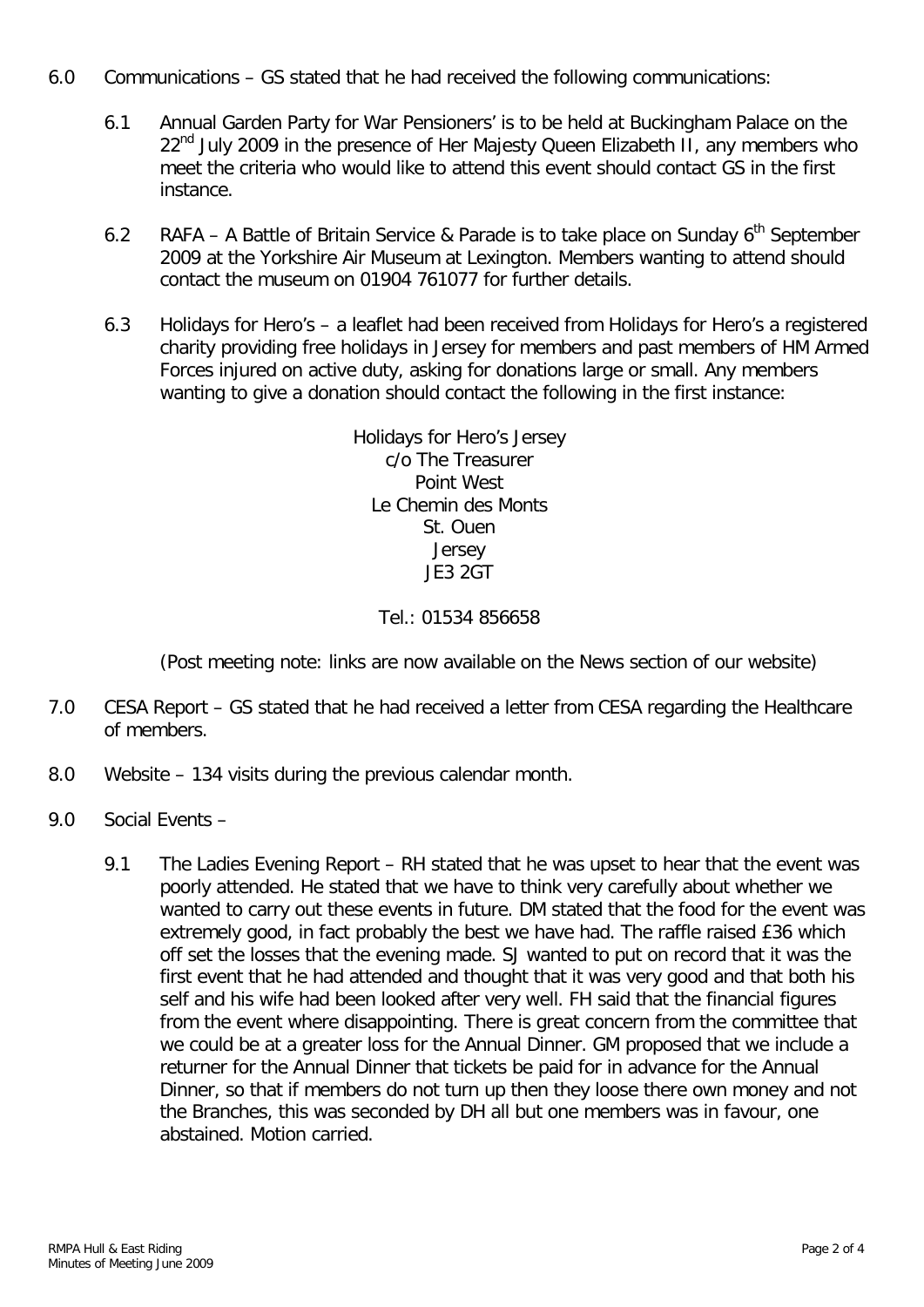### 10.0 Any Other Business –

GS stated that due to ill health he will be standing down as Secretary as of the end of the year. A new secretary will be voted in during the AGM in January 2010. (Post meeting note: PW will stand-in as acting secretary until the AGM)

#### 10.1

- 10.2 RMP Annual Service and Parade  $6<sup>th</sup>$  June 2009 Report. PW reported that he had attended the National Arboretum with TS and SJ to attend the Annual RMP Church Service and Parade. The event was very well attended, so much so that it was standing room only in the Chapel. It unfortunately rained continuously for the duration, which somewhat tainted the otherwise fantastic day. Several new friends where made and it was good to see Col. Baber again. The Provost Marshal was also in attendance. PW suggested that we attend next year's service as a branch.
- 10.3 Beverley Armed Forces Day Report  $14<sup>th</sup>$  June 2009 PW reported that he had attended this even with TS and RobH. It was an excellent event, with fantastic whether. It is estimated that 10,000 people attended the event, which could have had something to do with the Ghurkha curry!!
- 10.4 CESA Church Service Report  $28<sup>th</sup>$  June 2009. PW reported that he had attended this event. It was very well attended with around 14 Standards. The church service was held at the Holy Trinity Church and was attended by the Mayor of Hull and the Lord Lieutenant of Hull and East Riding.
- 10.5 RobH wanted to place on record the branches appreciation for all that PW and other members had done whilst representing the Branch over the previous month.
- 10.6 FH stated that on the  $18<sup>th</sup>$  September 2009 the NVA are going to Normandy for what is believed to be their last time. Any member who wanted to attend should contact FH in the first instance.
- 11.0 The time being 20.38hrs and there being no further business, the meeting was closed by RobH. The next meeting will be held on Wednesday 5<sup>th</sup> August 2009 at 20.00hrs, at the Police Social Club, Inglemire Lane, Hull.

Agenda for Augusts' Meeting

- 1.0 Remembrance
- 2.0 Members Present / Apologies Received
- 3.0 Minutes Of The Last Meeting
- 4.0 Matters Arising
- 5.0 Absent Friends
- 6.0 Communications
- 7.0 CESA Report
- 8.0 Website